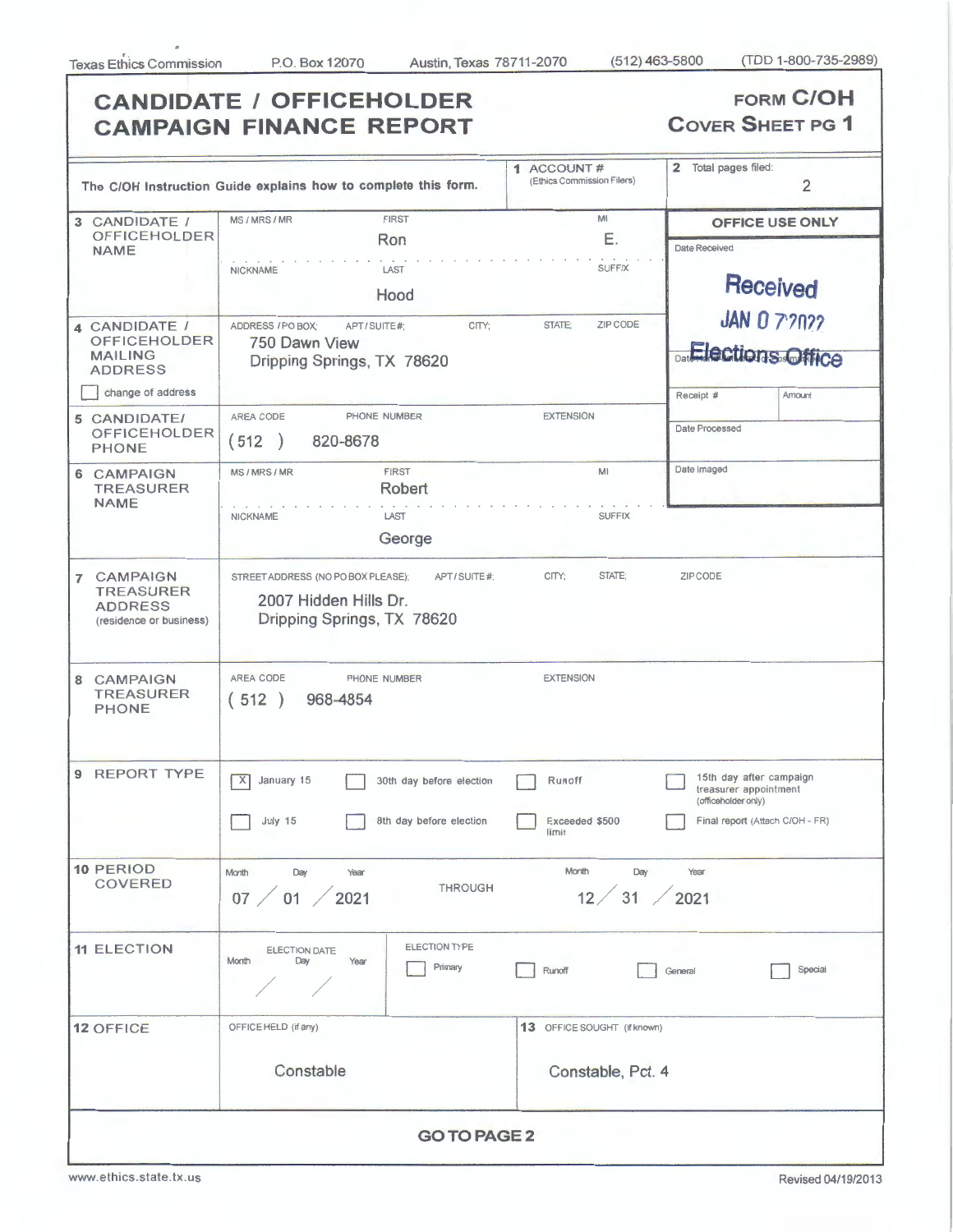| <b>SUPPORT &amp; TOTALS</b>                        |                                                                                                          |                          |                                                                                                                                                                                                                                                                                                                                                                                               |     | <b>COVER SHEET PG 2</b>                 |
|----------------------------------------------------|----------------------------------------------------------------------------------------------------------|--------------------------|-----------------------------------------------------------------------------------------------------------------------------------------------------------------------------------------------------------------------------------------------------------------------------------------------------------------------------------------------------------------------------------------------|-----|-----------------------------------------|
| <b>14 C/OH NAME</b>                                | Ron E. Hood                                                                                              |                          |                                                                                                                                                                                                                                                                                                                                                                                               |     | 15 ACCOUNT # (Ethics Commission Filers) |
| <b>16 NOTICE FROM</b><br>POLITICAL<br>COMMITTEE(S) |                                                                                                          |                          | THIS BOX IS FOR NOTICE OF POLITICAL CONTRIBUTIONS ACCEPTED OR POLITICAL EXPENDITURES MADE BY POLITICAL COMMITTEES TO SUPPORT THE<br>CANDIDATE / OFFICEHOLDER. THESE EXPENDITURES MAY HAVE BEEN MADE WITHOUT THE CANDIDATE'S OR OFFICEHOLDER'S KNOWLEDGE OR<br>CONSENT. CANDIDATES AND OFFICEHOLDERS ARE REQUIRED TO REPORT THIS INFORMATION ONLY IF THEY RECEIVE NOTICE OF SUCH EXPENDITURES. |     |                                         |
|                                                    | <b>COMMITTEE NAME</b><br><b>COMMITTEE TYPE</b>                                                           |                          |                                                                                                                                                                                                                                                                                                                                                                                               |     |                                         |
|                                                    | <b>GENERAL</b><br><b>SPECIFIC</b>                                                                        | <b>COMMITTEE ADDRESS</b> |                                                                                                                                                                                                                                                                                                                                                                                               |     |                                         |
| additional pages                                   |                                                                                                          |                          | COMMITTEE CAMPAIGN TREASURER NAME                                                                                                                                                                                                                                                                                                                                                             |     |                                         |
|                                                    |                                                                                                          |                          | COMMITTEE CAMPAIGN TREASURER ADDRESS                                                                                                                                                                                                                                                                                                                                                          |     |                                         |
| <b>17 CONTRIBUTION</b><br><b>TOTALS</b>            | 1.                                                                                                       |                          | TOTAL POLITICAL CONTRIBUTIONS OF \$50 OR LESS (OTHER THAN<br>PLEDGES, LOANS, OR GUARANTEES OF LOANS), UNLESS ITEMIZED                                                                                                                                                                                                                                                                         |     | \$0                                     |
|                                                    | <b>TOTAL POLITICAL CONTRIBUTIONS</b><br>2.<br>\$0<br>(OTHER THAN PLEDGES, LOANS, OR GUARANTEES OF LOANS) |                          |                                                                                                                                                                                                                                                                                                                                                                                               |     |                                         |
| <b>EXPENDITURE</b><br><b>TOTALS</b>                | 3 <sub>1</sub><br>TOTAL POLITICAL EXPENDITURES OF \$100 OR LESS, UNLESS ITEMIZED                         |                          |                                                                                                                                                                                                                                                                                                                                                                                               | \$0 |                                         |
|                                                    | <b>TOTAL POLITICAL EXPENDITURES</b><br>4.                                                                |                          |                                                                                                                                                                                                                                                                                                                                                                                               |     | \$0                                     |
| <b>CONTRIBUTION</b><br><b>BALANCE</b>              | 5.<br>TOTAL POLITICAL CONTRIBUTIONS MAINTAINED AS OF THE LAST DAY<br>OF REPORTING PERIOD                 |                          |                                                                                                                                                                                                                                                                                                                                                                                               |     | \$310.54                                |
| <b>OUTSTANDING</b><br><b>LOAN TOTALS</b>           | 6.<br>TOTAL PRINCIPAL AMOUNT OF ALL OUTSTANDING LOANS AS OF THE<br>LAST DAY OF THE REPORTING PERIOD      | \$0                      |                                                                                                                                                                                                                                                                                                                                                                                               |     |                                         |

**~~~'t:J,,, MODESTA G. ALCORN lR{::i:;~<!.\ Notary Public, State of Texas ;~\~li§ Comm. Expires 10-21-2024 ~Z:f,jtt;i~ Notary ID 126685032** 

is true and correct and includes all information required to be reported by me under Title 15, Election Code.<br>
<br>
Signature of Candidate or Officeholder

Signature of Candidate or Officeholder

AFFIX NOTARY STAMP / SEAL ABOVE

 $R_{on}$   $\epsilon$  **Hood** this the

subscribed before me, by the said day of *January*, 20 **22** , to certify which, witness my hand and seal of office.

We diste 4 allow Modesta 6 Alcorn Notary Riblic State of Texas

Sworn to and **/1"1**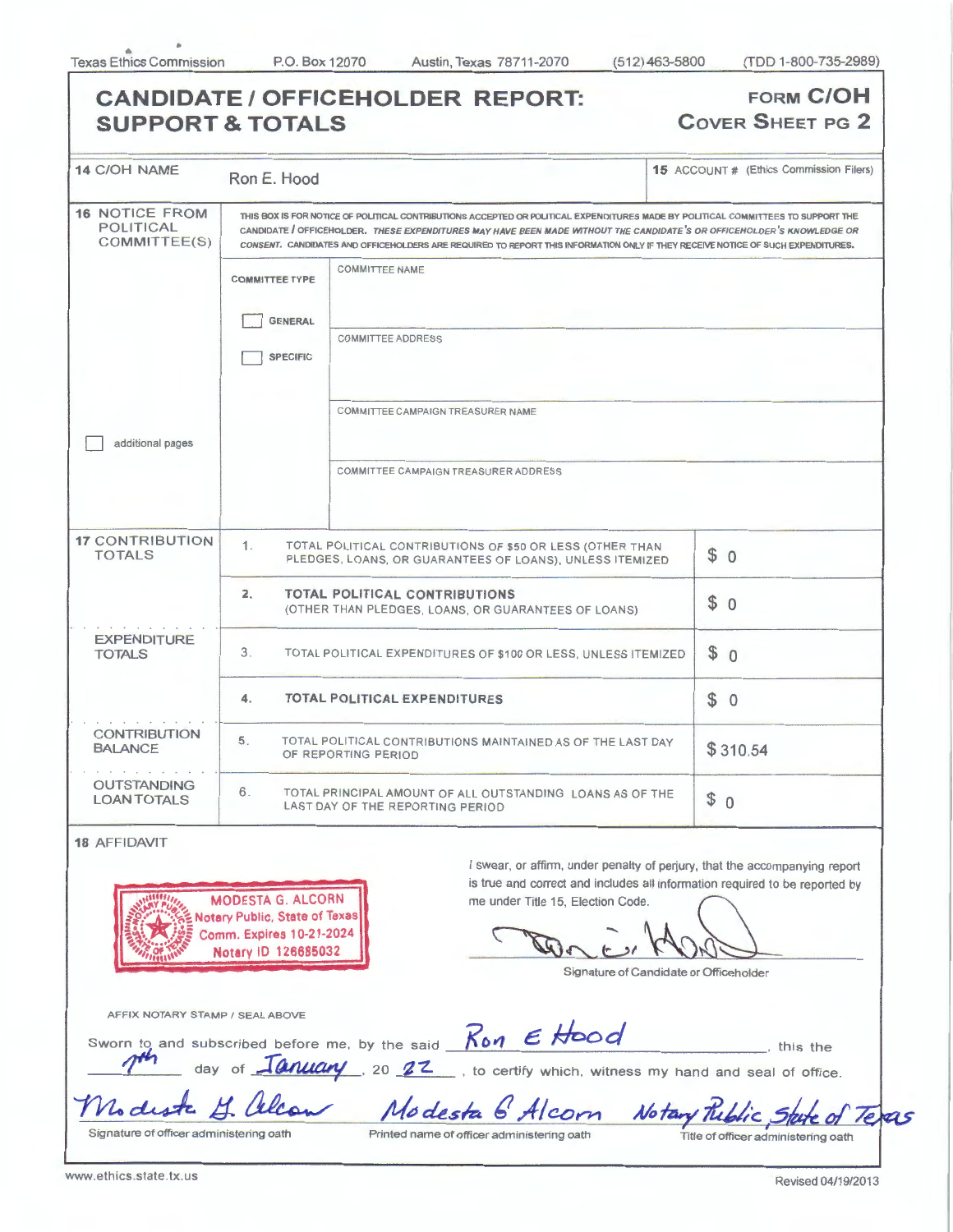| See JCTA Instruction Guide for detailed instructions.<br>MI<br><b>FIRST</b><br><b>MS/MRS/MR</b><br>Jimmy Alan<br>Mr.<br><b>SUFFIX</b><br><b>NICKNAME</b><br>LAST<br>Hall<br>STATE:<br><b>ZIP CODE</b><br>ADDRESS / PO BOX:<br>CITY:<br>APT / SUITE #:<br>401 Green Acres Dr.<br>Wimberley, TX 78676-5025<br>AREA CODE<br><b>EXTENSION</b><br>PHONE NUMBER | Total pages filed:<br>1<br><b>OFFICE USE ONLY</b><br>Filer ID #<br>Date Received<br><b>Received</b><br>$JAN$ 0 7.2022<br><b>Elections Office</b><br>Date Hand-delivered or Postmarked<br>Amount \$<br>Receipt#                                                                                              |
|-----------------------------------------------------------------------------------------------------------------------------------------------------------------------------------------------------------------------------------------------------------------------------------------------------------------------------------------------------------|-------------------------------------------------------------------------------------------------------------------------------------------------------------------------------------------------------------------------------------------------------------------------------------------------------------|
|                                                                                                                                                                                                                                                                                                                                                           |                                                                                                                                                                                                                                                                                                             |
|                                                                                                                                                                                                                                                                                                                                                           |                                                                                                                                                                                                                                                                                                             |
|                                                                                                                                                                                                                                                                                                                                                           |                                                                                                                                                                                                                                                                                                             |
| 722-3190<br>(512)                                                                                                                                                                                                                                                                                                                                         | <b>Date Processed</b>                                                                                                                                                                                                                                                                                       |
|                                                                                                                                                                                                                                                                                                                                                           | Date Imaged                                                                                                                                                                                                                                                                                                 |
|                                                                                                                                                                                                                                                                                                                                                           |                                                                                                                                                                                                                                                                                                             |
| <b>MS/MRS/MR</b><br><b>FIRST</b><br><b>NICKNAME</b><br>MI<br>Kimberly<br>G.<br>Ms.                                                                                                                                                                                                                                                                        | LAST<br><b>SUFFIX</b><br>Hall                                                                                                                                                                                                                                                                               |
| STREET ADDRESS;<br>CITY:<br>APT / SUITE #:<br>401 Green Acres Dr.<br>Wimberley, TX 78676-5025                                                                                                                                                                                                                                                             | STATE:<br><b>ZIP CODE</b>                                                                                                                                                                                                                                                                                   |
| AREA CODE<br>PHONE NUMBER<br><b>EXTENSION</b><br>917-2218<br>(512)                                                                                                                                                                                                                                                                                        |                                                                                                                                                                                                                                                                                                             |
| the Election Code.<br>from corporations and labor organizations.<br>Signature of Candidate                                                                                                                                                                                                                                                                | 2022<br>anvarci<br>Date Signed                                                                                                                                                                                                                                                                              |
|                                                                                                                                                                                                                                                                                                                                                           | Hays County Court at Law No. 1<br>I am aware of the Nepotism Law, Chapter 573 of the Texas Government Code.<br>I am aware of my responsibility to file timely reports as required by Title 15 of<br>I am aware of the restrictions in title 15 of the Election Code on contributions<br><b>GO TO PAGE 2</b> |

Forms provided by Texas Ethics Commission www.ethics.state.tx.us Revised 1/1/2022